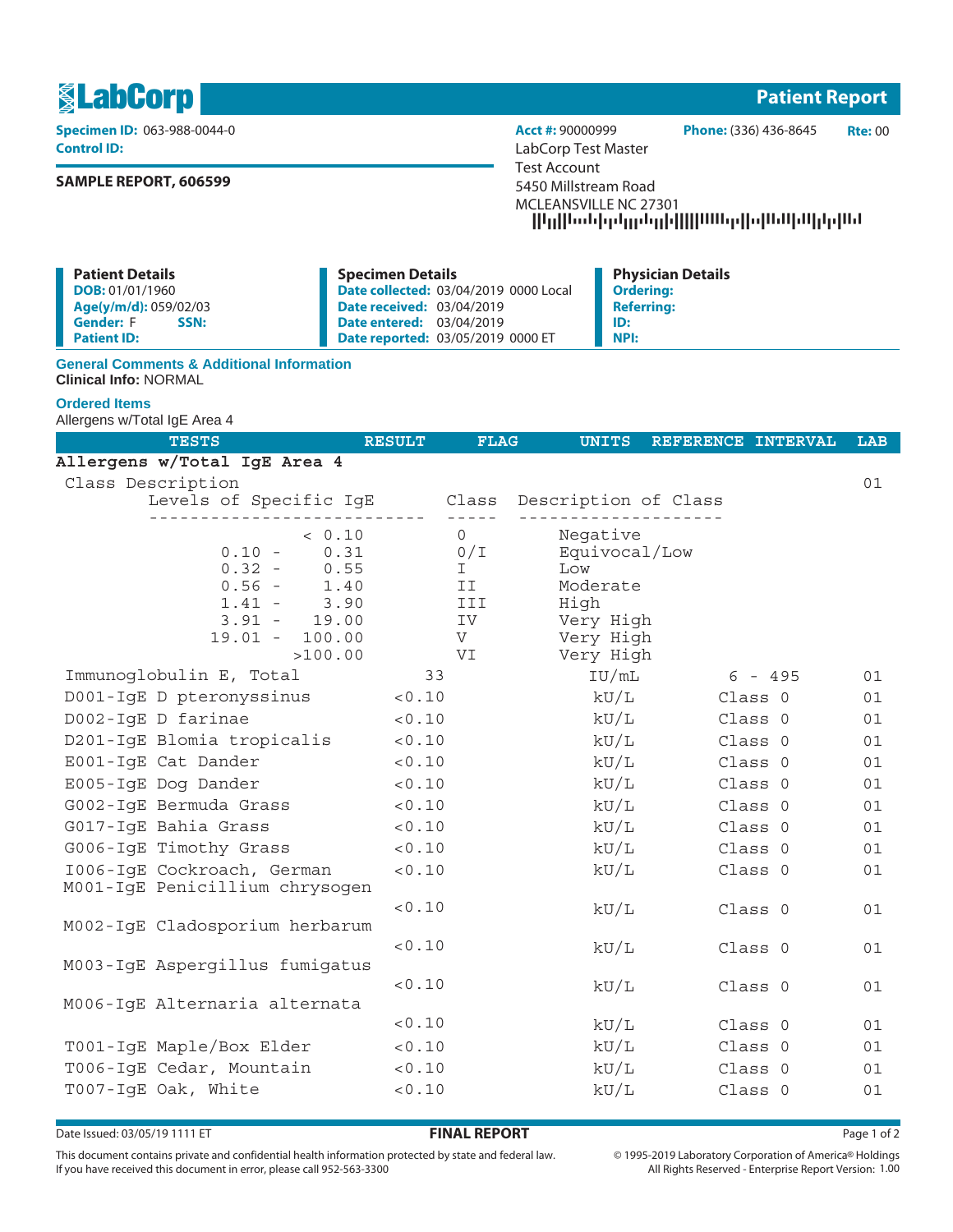| <b>ElabCorp</b>                                          |                    |                    |             |              |                          | <b>Patient Report</b>                                                       |
|----------------------------------------------------------|--------------------|--------------------|-------------|--------------|--------------------------|-----------------------------------------------------------------------------|
| Patient: SAMPLE REPORT, 606599<br><b>DOB:</b> 01/01/1960 | <b>Patient ID:</b> | <b>Control ID:</b> |             |              |                          | Specimen ID: 063-988-0044-0<br><b>Date collected: 03/04/2019 0000 Local</b> |
| <b>TESTS</b>                                             |                    | <b>RESULT</b>      | <b>FLAG</b> | <b>UNITS</b> | REFERENCE INTERVAL       | LAB                                                                         |
| T008-IqE Elm, American                                   |                    | < 0.10             |             | kU/L         | Class 0                  | 01                                                                          |
| T016-IqE Pine, White                                     |                    | < 0.10             |             | kU/L         | Class 0                  | 01                                                                          |
| W001-IqE Raqweed, Short                                  |                    | < 0.10             |             | kU/L         | Class 0                  | 01                                                                          |
| W014-IqE Piqweed, Common                                 |                    | < 0.10             |             | kU/L         | Class 0                  | 01                                                                          |
| W018-IgE Sheep Sorrel                                    |                    | < 0.10             |             | kU/L         | Class 0                  | 01                                                                          |
| W020-IqE Nettle                                          |                    | < 0.10             |             | kU/L         | Class 0                  | 01                                                                          |
| E072-IqE Mouse Urine                                     |                    | < 0.10             |             | kU/L         | Class 0                  | 01                                                                          |
| <b>BN</b><br>01                                          | LabCorp Burlington |                    |             |              | Dir: Sanjai Nagendra, MD |                                                                             |

1447 York Court, Burlington, NC 27215-3361

This document contains private and confidential health information protected by state and federal law.

If you have received this document in error, please call 952-563-3300

For inquiries, the physician may contact **Branch: 800-222-7566 Lab: 336-436-2762**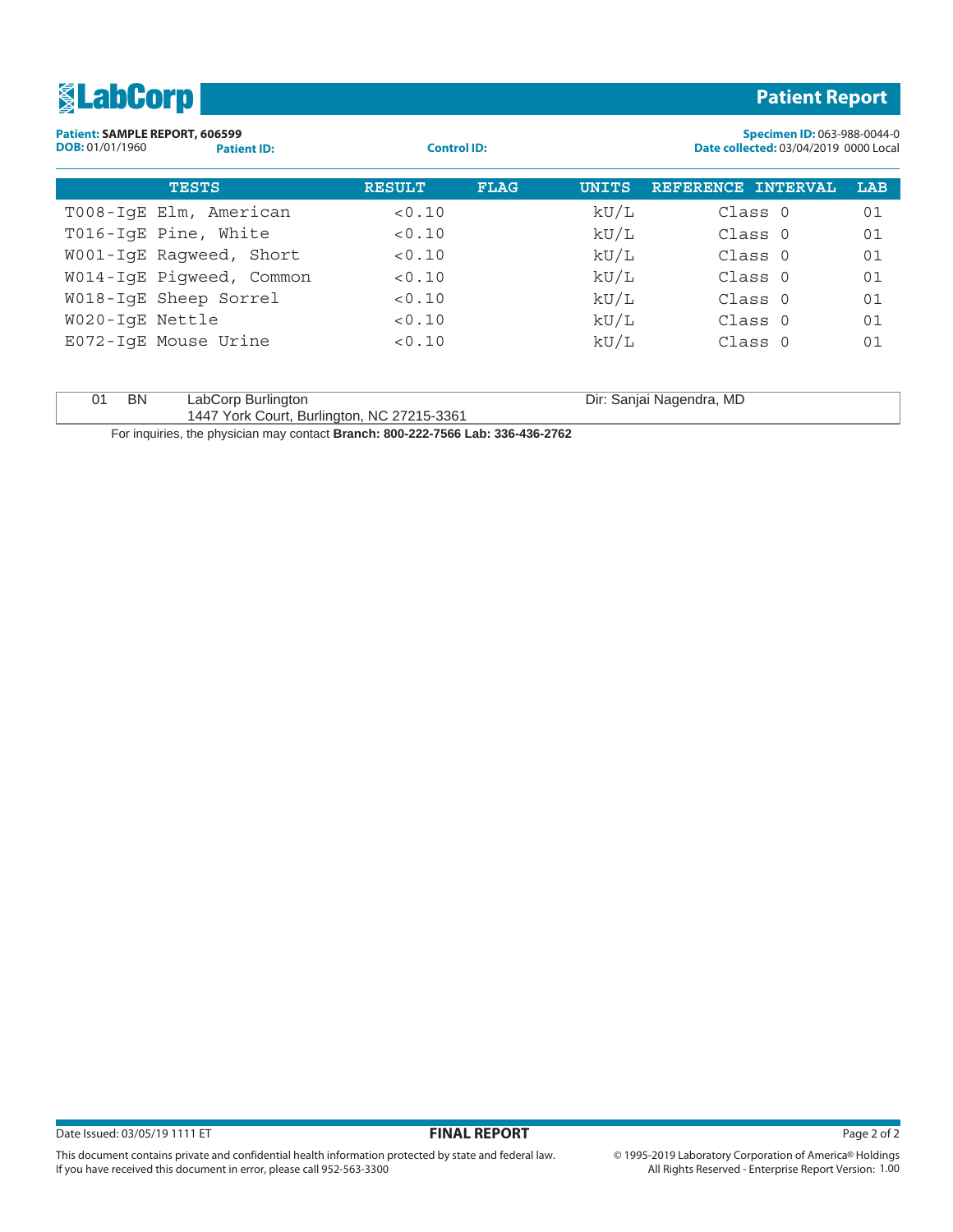

**Control ID:** LabCorp Test Master

# **SAMPLE REPORT, 606599**

**Specimen ID:** 063-988-0043-0 **Acct #:** 90000999 **Phone:** (336) 436-8645 **Rte:** 00 Test Account 5450 Millstream Road MCLEANSVILLE NC 27301 --------------------

| <b>Patient Details</b>   | <b>Specimen Details</b>                      | <b>Physician Details</b> |
|--------------------------|----------------------------------------------|--------------------------|
| DOB: 01/01/1960          | <b>Date collected: 03/04/2019 0000 Local</b> | <b>Ordering:</b>         |
| Age(y/m/d): 059/02/03    | <b>Date received: 03/04/2019</b>             | <b>Referring:</b>        |
| <b>Gender:</b> F<br>SSN: | <b>Date entered: 03/04/2019</b>              | ID:                      |
| <b>Patient ID:</b>       | <b>Date reported: 03/05/2019 0000 ET</b>     | NPI:                     |

## **General Comments & Additional Information Clinical Info:** ABNORMAL

# **Ordered Items**

Allergens w/Total IgE Area 4

| <b>TESTS</b>                                      | <b>RESULT</b> | <b>FLAG</b>   | <b>UNITS</b>      | REFERENCE INTERVAL | <b>LAB</b> |
|---------------------------------------------------|---------------|---------------|-------------------|--------------------|------------|
| Allergens w/Total IgE Area 4                      |               |               |                   |                    |            |
| Class Description                                 |               |               |                   |                    | 01         |
| Levels of Specific IgE Class Description of Class |               | $- - - - -$   |                   |                    |            |
| < 0.10                                            |               | $\Omega$      | Negative          |                    |            |
| 0.31<br>$0.10 -$                                  |               | 0/T           | Equivocal/Low     |                    |            |
| $0.32 -$<br>0.55                                  |               | T             | Low               |                    |            |
| $0.56 -$<br>1.40                                  |               | II            | Moderate          |                    |            |
| $1.41 -$<br>3.90<br>$3.91 - 19.00$                |               | III<br>IV     | High<br>Very High |                    |            |
| $19.01 - 100.00$                                  |               | V             | Very High         |                    |            |
| >100.00                                           |               | VI            | Very High         |                    |            |
| Immunoglobulin E, Total                           | 1045          | High          | IU/mL             | 6 - 495            | 01         |
| D001-IgE D pteronyssinus <0.10                    |               |               | kU/L              | Class 0            | 01         |
| D002-IgE D farinae                                | < 0.10        |               | kU/L              | Class 0            | 01         |
| D201-IgE Blomia tropicalis                        | < 0.10        |               | kU/L              | Class 0            | 01         |
| E001-IgE Cat Dander                               |               | 2.33 Abnormal | kU/L              | Class III          | 01         |
| E005-IgE Dog Dander                               |               | 0.23 Abnormal | kU/L              | Class $0/I$        | 01         |
| G002-IqE Bermuda Grass                            | < 0.10        |               | kU/L              | Class 0            | 01         |
| G017-IqE Bahia Grass                              | < 0.10        |               | kU/L              | Class 0            | 01         |
| G006-IqE Timothy Grass                            | < 0.10        |               | $\rm kU/L$        | Class 0            | 01         |
| 1006-IgE Cockroach, German                        |               | 0.29 Abnormal | kU/L              | Class $0/I$        | 01         |
| M001-IgE Penicillium chrysogen                    |               |               |                   |                    |            |
|                                                   |               | 0.39 Abnormal | kU/L              | Class I            | 01         |
| M002-IgE Cladosporium herbarum                    |               |               |                   |                    |            |
| M003-IgE Aspergillus fumigatus                    | < 0.10        |               | kU/L              | Class 0            | 01         |
|                                                   | < 0.10        |               | kU/L              | Class 0            | 01         |
| M006-IgE Alternaria alternata                     |               |               |                   |                    |            |
|                                                   |               | 0.75 Abnormal | kU/L              | Class II           | 01         |
| T001-IgE Maple/Box Elder                          |               | 0.29 Abnormal | kU/L              | Class $0/I$        | 01         |
| T006-IgE Cedar, Mountain                          | < 0.10        |               | kU/L              | Class O            | 01         |
| T007-IqE Oak, White                               | < 0.10        |               | kU/L              | Class 0            | 01         |
|                                                   |               |               |                   |                    |            |

Date Issued: 03/05/19 1111 ET **FINAL REPORT** Page 1 of 2

This document contains private and confidential health information protected by state and federal law. If you have received this document in error, please call 952-563-3300

 $\circledcirc$  1995-2019 Laboratory Corporation of America  $\circledcirc$  Holdings All Rights Reserved - Enterprise Report Version: 1.00